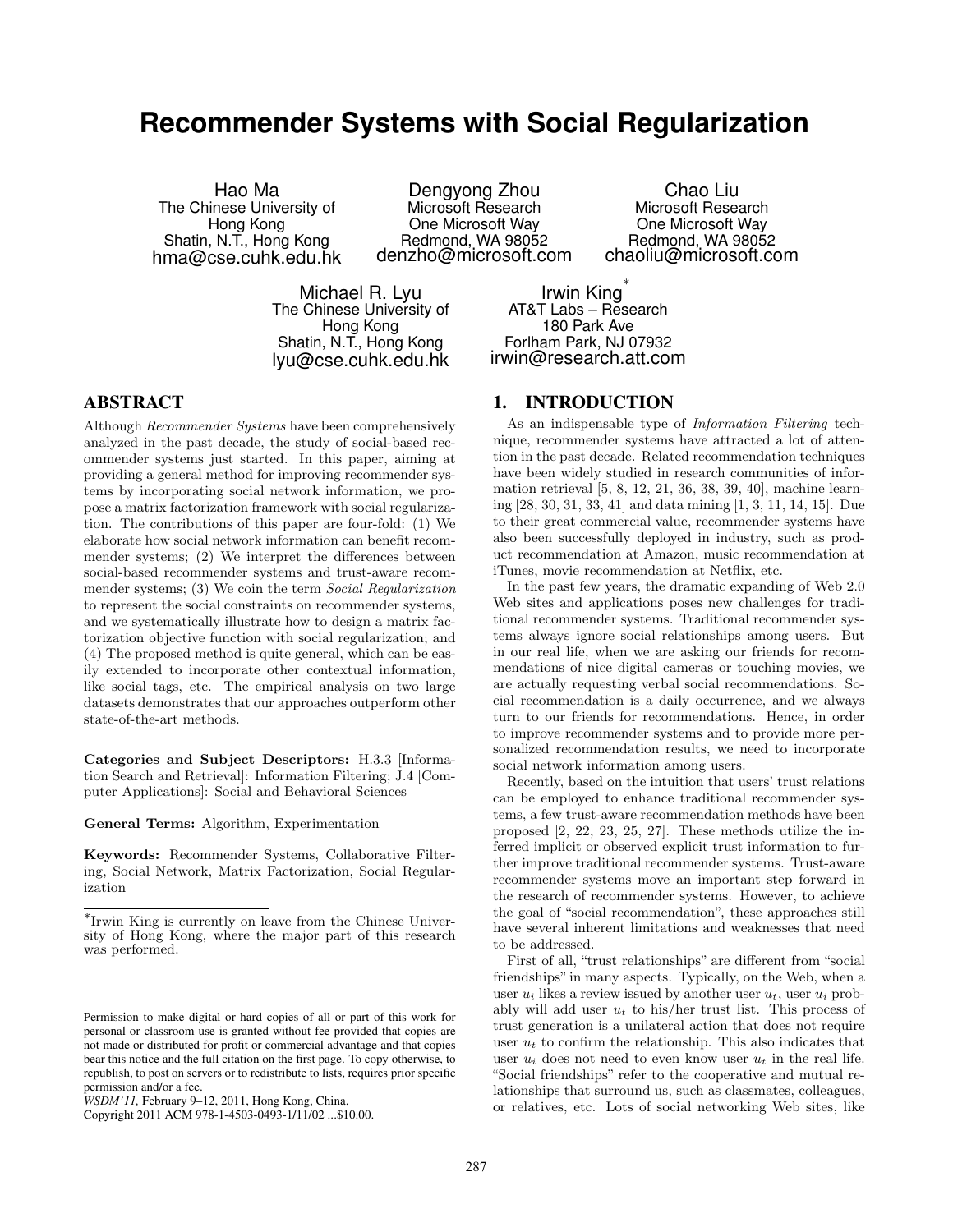Facebook and Orkut, are designed for online users to interact and connect with their friends in the real life. From the definition, we can see that trust-aware recommender systems cannot represent the concept of "social recommendation", since the idea of "social recommendation" anticipates to improve recommender systems by incorporating a social friend network.

Secondly, trust-aware recommender systems are based on the assumption that users have similar tastes with other users they trust. This hypothesis may not always be true in social recommender systems since the tastes of one user's friends may vary significantly. Some friends may share similar favors with this user while other friends may have totally different tastes. Hence, trust-aware recommendation algorithms cannot be directly applied to generate recommendations in social recommender systems.

Thirdly, due to the rapid growth of Web 2.0 applications, online users spend more and more time on social network related applications since interacting with real friends is the most attractive activity on the Web. On the contrary, only few online systems, like Epinions, have implementations of trust mechanism. Thus, in order to provide more proactive and personalized recommendation results to online users, we should pay more attention to the research of social recommendation, in addition to the existing research of trustaware recommendation.

In this paper, aiming at solving the problems mentioned above, we propose two social recommendation methods that utilize social information to improve the prediction accuracy of traditional recommender systems. More specifically, the social network information is employed in designing two social regularization terms to constrain the matrix factorization objective function. Moreover, friends with dissimilar tastes are treated differently in the social regularization terms in order to represent the taste diversity of each user's friends. Our proposed approaches are quite general, and they can also be applied to trust-aware recommender systems. The experimental analysis on two large datasets (one dataset contains a social friend network while the other dataset contains a social trust network) shows that our methods outperform other state-of-the-art algorithms.

The remainder of this paper is organized as follows. In Section 2, we provide an overview of several major approaches for recommender systems and some related work. Section 3 describes the problem we study in this paper. Section 4 details the concept of low-rank matrix factorization. The social regularization framework is presented in Section 5. The results of an empirical analysis are presented in Section 6, followed by the conclusion and future work in Section 7.

# **2. RELATED WORK**

In this section, we review several major approaches to recommender systems, including (1) traditional recommender systems which are mainly based on collaborative filtering techniques, (2) trust-aware recommender systems which have drawn lots of attention recently, and (3) social recommender systems which we study in this paper.

#### **2.1 Traditional Recommender Systems**

As mentioned in [10], one of the most commonly-used and successfully-deployed recommendation approaches is collaborative filtering. In the field of collaborative filtering, two types of methods are widely studied: neighborhood-based approaches and model-based approaches. Neighborhoodbased methods mainly focus on finding the similar users [4, 12] or items [6, 17, 32] for recommendations. User-based approaches predict the ratings of active users based on the ratings of similar users found, while item-based approaches predict the ratings of active users based on the computed information of items similar to those chosen by the active user. User-based and item-based approaches often use Pearson Correlation Coefficient (PCC) algorithm [29] and Vector Space Similarity (VSS) algorithm [4] as the similarity computation methods. PCC method can generally achieve higher performance than VSS approach, since the former considers the differences of user rating style.

In contrast to the neighborhood-based approaches, the model-based approaches to collaborative filtering use the observed user-item ratings to train a compact model that explains the given data, so that ratings could be predicted via the model instead of directly manipulating the original rating database as the neighborhood-based approaches do [19]. Algorithms in this category include the clustering model [13], the aspect models [8, 9, 33], the latent factor model [5], the Bayesian hierarchical model [40] and the ranking model [19]. [13] presented an algorithm for collaborative filtering based on hierarchical clustering, which tried to balance both robustness and accuracy of predictions, especially when few data were available. [8] proposed an algorithm based on a generalization of probabilistic latent semantic analysis to continuous-valued response variables.

Recently, due to the efficiency in dealing with large datasets, several low-dimensional matrix approximation methods [28, 30, 31, 34] have been proposed for collaborative filtering. These methods all focus on fitting the user-item rating matrix using low-rank approximations, and employ the matrix to make further predictions. The Low-rank matrix factorization methods are very efficient in training since they assume that in the user-item rating matrix, only a small number of factors influences preferences, and that a user's preference vector is determined by how each factor applies to that user. Low-rank matrix approximations based on minimizing the sum-squared errors can be easily solved using Singular Value Decomposition (SVD), and a simple and efficient Expectation Maximization (EM) algorithm for solving weighted low-rank approximation is proposed in [34]. In [35], Srebro et al. proposed a matrix factorization method to constrain the norms of  $U$  and  $V$  instead of their dimensionality. Salakhutdinov et al. presented a probabilistic linear model with Gaussian observation noise in [31]. In [30], the Gaussian-Wishart priors are placed on the user and item hyperparameters.

#### **2.2 Trust-aware Recommender Systems**

Traditional recommender systems have been well studied and developed both in academia and in industry, but they are all based on the assumption that users are independent and identically distributed, and ignore the relationships among users. Based on this intuition, many researchers have recently started to analyze trust-based recommender systems [2, 22, 23, 24, 25, 27].

Bedi et al. in [2] proposed a trust-based recommender system for the Semantic Web; this system runs on a server with the knowledge distributed over the network in the form of ontologies, and employs the Web of trust to generate the recommendations. In [24], a trust-aware method for recom-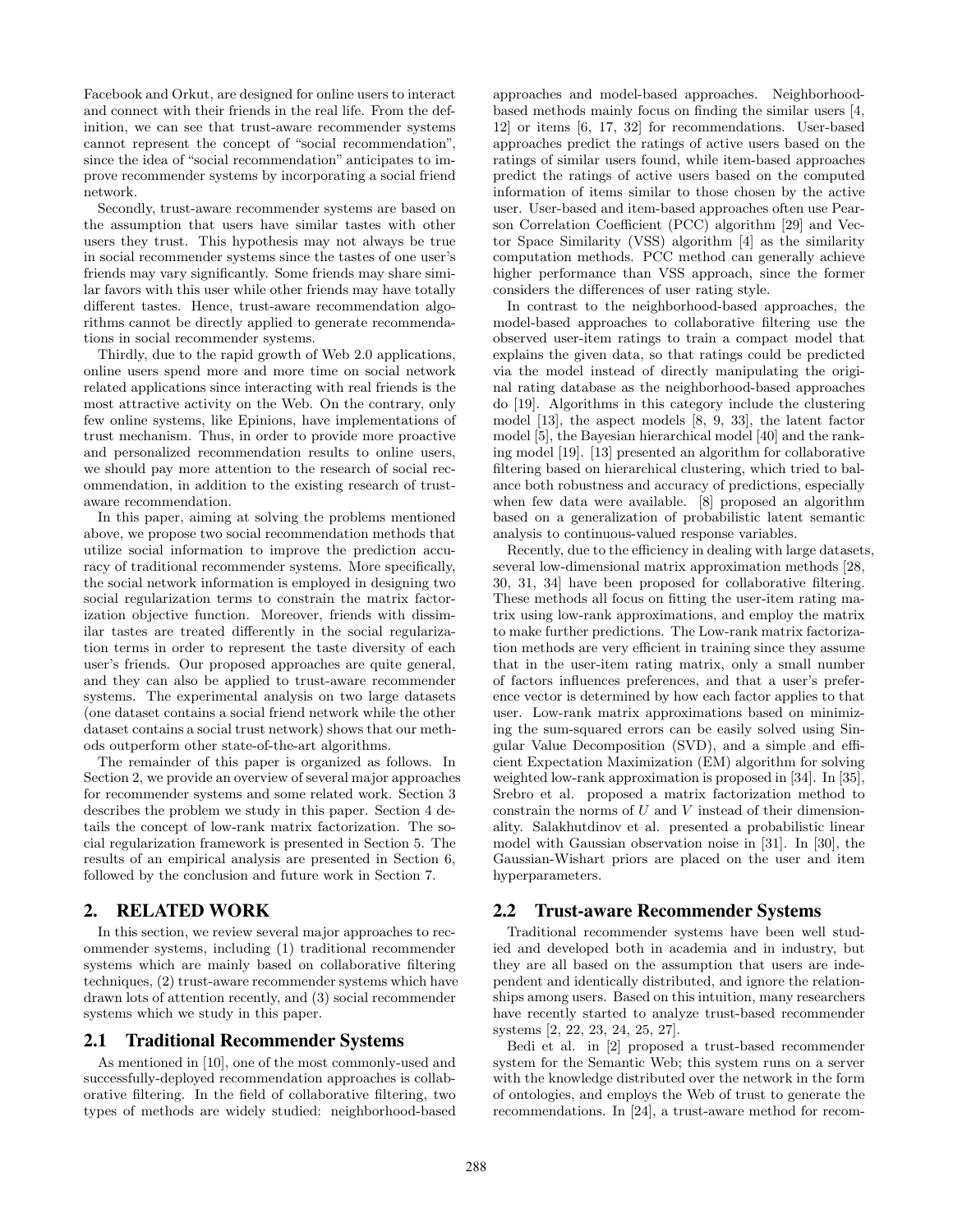

Figure 1: A Toy Example

mender system is proposed. In this work, the collaborative filtering process is informed by the reputation of users, which is computed by propagating trust. Trust values are computed in addition to similarity measures between users. The experiments on a large real dataset show that this work increases the coverage (number of ratings that are predictable) while not reducing the accuracy (the error of predictions). In [27], two trust-aware methods are proposed to improve standard collaborative filtering methods. The experimental analysis shows that these trust information can help increase recommendation accuracy. In recent work proposed in [23], Ma et al. developed a factor analysis method based on the probabilistic graphical model, which fuses the useritem matrix with the users' social trust networks by sharing a common latent low-dimensional user feature matrix. The experimental analysis shows that this method generates better recommendations than the traditional collaborative filtering algorithms. The disadvantage of this work is that it lacks physical interpretations, which does not reflect the real world recommendation process. Hence, in order to model trust-aware recommender systems more realistically, in [22], the authors interpret one user's final rating decision as the balance between this user's own taste and his/her trusted users' favors. Finally, an ensemble probabilistic matrix factorization method is proposed to interpret this intuition. The experimental results illustrate that this approach can better model the problem.

The trust-aware recommender systems open a new direction in the research of recommender systems. However, as analyzed in Section 1, they have several inherent limitations.

## **2.3 Social Recommender Systems**

How to utilize social network information has been extensively studied in many research tasks. In [20], in order to predict review quality, Lu et al. proposed a generic framework for incorporating social context information (about authors' identities and social networks) by adding regularization constraints to the text-based predictor. The experimental results show that incorporating social contextual information can help improve the accuracy of review quality prediction especially when the available training data is sparse. In [26], Mei et al. proposed a method combines topic modeling and social network analysis, and leveraged the power of both statistical topic models and discrete regularization. The proposed method can be applied to a wide range of text mining problems such as author-topic analysis, community discovery, and spatial text mining.

The concept "Social Recommender Systems" we mentioned in this paper is defined as using social friends network to improve recommender systems. There are also a few related work in the literature [7, 18, 23, 37] which studies social recommendation problems. However, there are some disadvantages of previous work. Although the method proposed in [37] is called "social recommendation", it essentially does not utilize any social network information. It only explores the similar users to generate recommendations. In [23], the proposed social recommendation method is actually a trustaware method since it utilizes trust information in the experimental analysis. The approaches proposed in [7, 18] only either utilize very simple heuristics in making recommendations or use neighborhood-based method similar with the approach proposed in [24] to generate social recommendations. Hence, the social recommendation problem is not well studied in previous work. In this paper, we systematically analyze the social recommendation problem based on matrix factorization framework. We also elaborate the detailed differences between social recommender systems and trust-aware recommender systems.

## **3. PROBLEM DEFINITION**

The problem we study in this paper is different from traditional recommender systems since the latter normally only considers the user-item rating matrix. In this paper, we will also incorporate users' social network information to improve recommender systems. Figure 1(a) shows the social process of recommendation in the real world. Actually, this scenario includes two central elements of social recommendation: the friends network and the favors of these friends, which can essentially be modeled by the examples of social network graph in Figure 1(b) and user-item matrix in Figure 1(c), respectively.

In this toy example, totally, there are 5 users (from  $u_1$ ) to  $u_5$ ) and 5 items (from  $v_1$  to  $v_5$ ) with user social relations (edges). Each edge represents the social connection between two users. Normally, the edges in social friend network are bidirectional. This is different with social trust network since user  $u_1$  trusts user  $u_2$  does not necessary mean user  $u_2$  should trust user  $u_1$ . Typically, each user also rates some items on a 5-point integer scale to express the extent of the favor of each item (normally, 1, 2, 3, 4 and 5 represent "hate", "don't like", "neutral", "like" and "love", respectively).

The problem we study in this paper is how to effectively and efficiently predict the missing values of the user-item matrix by employing these different data sources.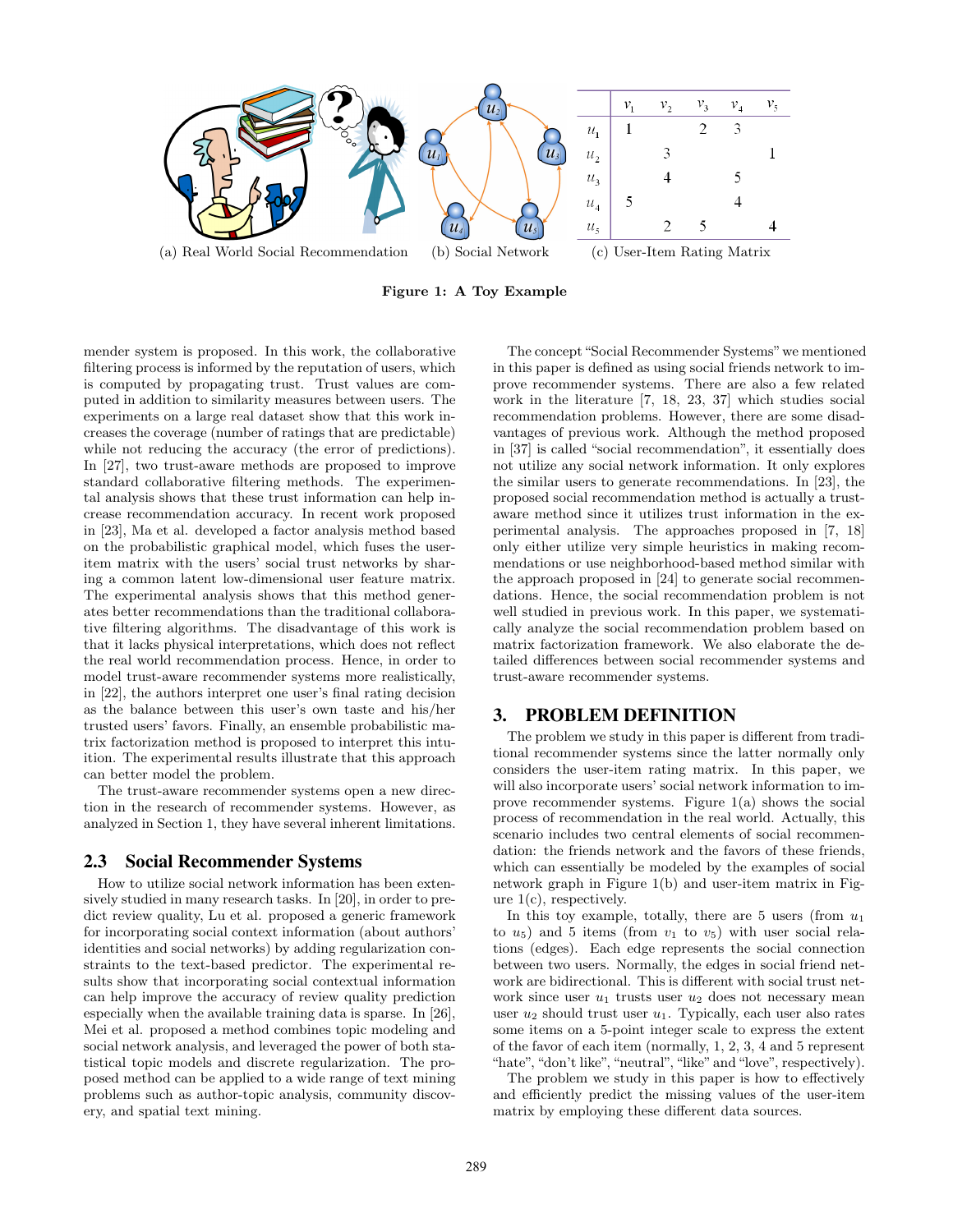# **4. LOW-RANK MATRIX FACTORIZATION**

An efficient and effective approach to recommender systems is to factorize the user-item rating matrix, and utilize the factorized user-specific and item-specific matrices to make further missing data prediction [28, 30, 31, 39]. The premise behind a low-dimensional factor model is that there is only a small number of factors influencing the preferences, and that a user's preference vector is determined by how each factor applies to that user [28].

In this paper, we consider an  $m \times n$  rating matrix R describing  $m$  users' numerical ratings on  $n$  items. A low-rank matrix factorization approach seeks to approximate the rating matrix  $R$  by a multiplication of  $l$ -rank factors,

$$
R \approx U^T V,\tag{1}
$$

where  $U \in \mathbb{R}^{l \times m}$  and  $V \in \mathbb{R}^{l \times n}$  with  $l < \min(m, n)$ . Since in the real world, each user only rates a very small portion of items, the matrix  $R$  is usually extremely sparse.

Traditionally, the Singular Value Decomposition (SVD) method is utilized to approximate a rating matrix  $R$  by minimizing

$$
\frac{1}{2}||R - U^T V||_F^2, \tag{2}
$$

where  $\|\cdot\|^2_F$  denotes the Frobenius norm. However, due to the reason that  $R$  contains a large number of missing values, we only need to factorize the observed ratings in matrix R. Hence, we change Equation 2 to

$$
\min_{U,V} \frac{1}{2} \sum_{i=1}^{m} \sum_{j=1}^{n} I_{ij} (R_{ij} - U_i^T V_j)^2, \tag{3}
$$

where  $I_{ij}$  is the indicator function that is equal to 1 if user  $u_i$  rated item  $v_j$  and equal to 0 otherwise. In order to avoid overfitting, two regularization terms are added into Equation 3. Hence we have

$$
\min_{U,V} \frac{1}{2} \sum_{i=1}^{m} \sum_{j=1}^{n} I_{ij} (R_{ij} - U_i^T V_j)^2 + \frac{\lambda_1}{2} ||U||_F^2 + \frac{\lambda_2}{2} ||V||_F^2, \tag{4}
$$

where  $\lambda_1, \lambda_2 > 0$ . The optimization problem in Equation 4 minimizes the sum-of-squared-errors objective function with quadratic regularization terms. Gradient based approaches can be applied to find a local minimum. It also contains a nice probabilistic interpretation with Gaussian observation noise, which is detailed in [31]. The above algorithm is perhaps one of the most popular methods in collaborative filtering.

## **5. SOCIAL REGULARIZATION**

In this section, we will systematically interpret how to model social network information as regularization terms to constrain the matrix factorization framework. Section 5.1 will detail the average-based regularization method while Section 5.2 introduces the individual-based regularization approach.

#### **5.1 Model 1: Average-based Regularization**

As mentioned in Section 1, we always turn to our friends for movie, music or book recommendations in the real world since we believe the tastes of our friends. Sometimes, in order to make a decision, we will consult lots of our friends for valuable suggestions. Based on this intuition, we propose our first social recommendation model based on matrix factorization technique,

$$
\min_{U,V} \mathcal{L}_1(R, U, V) = \frac{1}{2} \sum_{i=1}^m \sum_{j=1}^n I_{ij} (R_{ij} - U_i^T V_j)^2 + \frac{\alpha}{2} \sum_{i=1}^m ||U_i - \frac{1}{|\mathcal{F}^+(i)|} \sum_{f \in \mathcal{F}^+(i)} U_f||_F^2 + \frac{\lambda_1}{2} ||U||_F^2 + \frac{\lambda_2}{2} ||V||_F^2, \tag{5}
$$

where  $\alpha > 0$ ,  $\mathcal{F}^+(i)$  is the set of friends of user  $u_i$ , and  $|\mathcal{F}^+(i)|$  denotes the number of friends in the set  $\mathcal{F}^+(i)$ . Actually, we use the notation  $\mathcal{F}^+(i)$  to denote  $u_i$ 's outlink friends, and use the notation  $\mathcal{F}^{-}(i)$  to represent  $u_i$ 's inlink friends. In some networks, like the social network in Facebook,  $\mathcal{F}^+(i)$  equals to  $\mathcal{F}^-(i)$  since if  $u_i$  is in  $u_f$ 's friend list then  $u_f$  must be in  $u_i$ 's friend list. However, in some other networks, like trust network in Epinions,  $\mathcal{F}^+(i)$  does not equal to  $\mathcal{F}^{-}(i)$  since  $u_i$  trusts  $u_f$  does not indicate that  $u_f$  should also trust  $u_i$ .

In the above objective function, we impose a social regularization term

$$
\frac{\alpha}{2} \sum_{i=1}^{m} \| U_i - \frac{1}{|\mathcal{F}^+(i)|} \sum_{f \in \mathcal{F}^+(i)} U_f \|^2_F \tag{6}
$$

to minimize the tastes between user  $u_i$  and  $u_i$ 's friends. More specifically, if user  $u_i$ 's friend list is  $\mathcal{F}^+(i)$ , then we could assume that  $u_i$ 's taste  $U_i$  (feature vector) should be close to the average tastes of all the friends in  $\mathcal{F}^+(i)$ , which is  $\frac{1}{|\mathcal{F}^+(i)|} \sum_{f \in \mathcal{F}^+(i)} U_f$ .

This social regularization term makes an assumption that every user's taste is close to the average taste of this user's friends. However, this may not always be true in the real world. For example, in Facebook, it is very normal that one user may have hundreds or even thousands of friends. Among all of these friends, some friends may have similar tastes with this user, while some other friends may have totally different tastes. Hence, a more realistic model should treat all friends differently based on how similar they are. We thus change the social regularization term in Equation 6 to

$$
\frac{\alpha}{2} \sum_{i=1}^{m} \Vert U_i - \frac{\sum_{f \in \mathcal{F}^+(i)} Sim(i, f) \times U_f}{\sum_{f \in \mathcal{F}^+(i)} Sim(i, f)} \Vert_F^2, \tag{7}
$$

where  $Sim(i, f) \in [0, 1]$  is the similarity function to indicate the similarity between user  $u_i$  and user  $u_f$ . Hence, we have the objective function

$$
\min_{U,V} \mathcal{L}_1(R, U, V) = \frac{1}{2} \sum_{i=1}^m \sum_{j=1}^n I_{ij} (R_{ij} - U_i^T V_j)^2 \n+ \frac{\alpha}{2} \sum_{i=1}^m ||U_i - \frac{\sum_{f \in \mathcal{F}^+(i)} Sim(i, f) \times U_f}{\sum_{f \in \mathcal{F}^+(i)} Sim(i, f)}||_F^2, \n+ \frac{\lambda_1}{2} ||U||_F^2 + \frac{\lambda_2}{2} ||V||_F^2.
$$
\n(8)

The similarity function  $Sim(i, f)$  allows the social regularization term to treat users' friends differently. If user  $u_i$ and user  $u_f$  are very similar, say  $Sim(i, f) = 0.95$ , then user  $u_f$  should contribute more in the average taste of  $u_i$ 's friends. On the other hand, if these two users are dissimilar,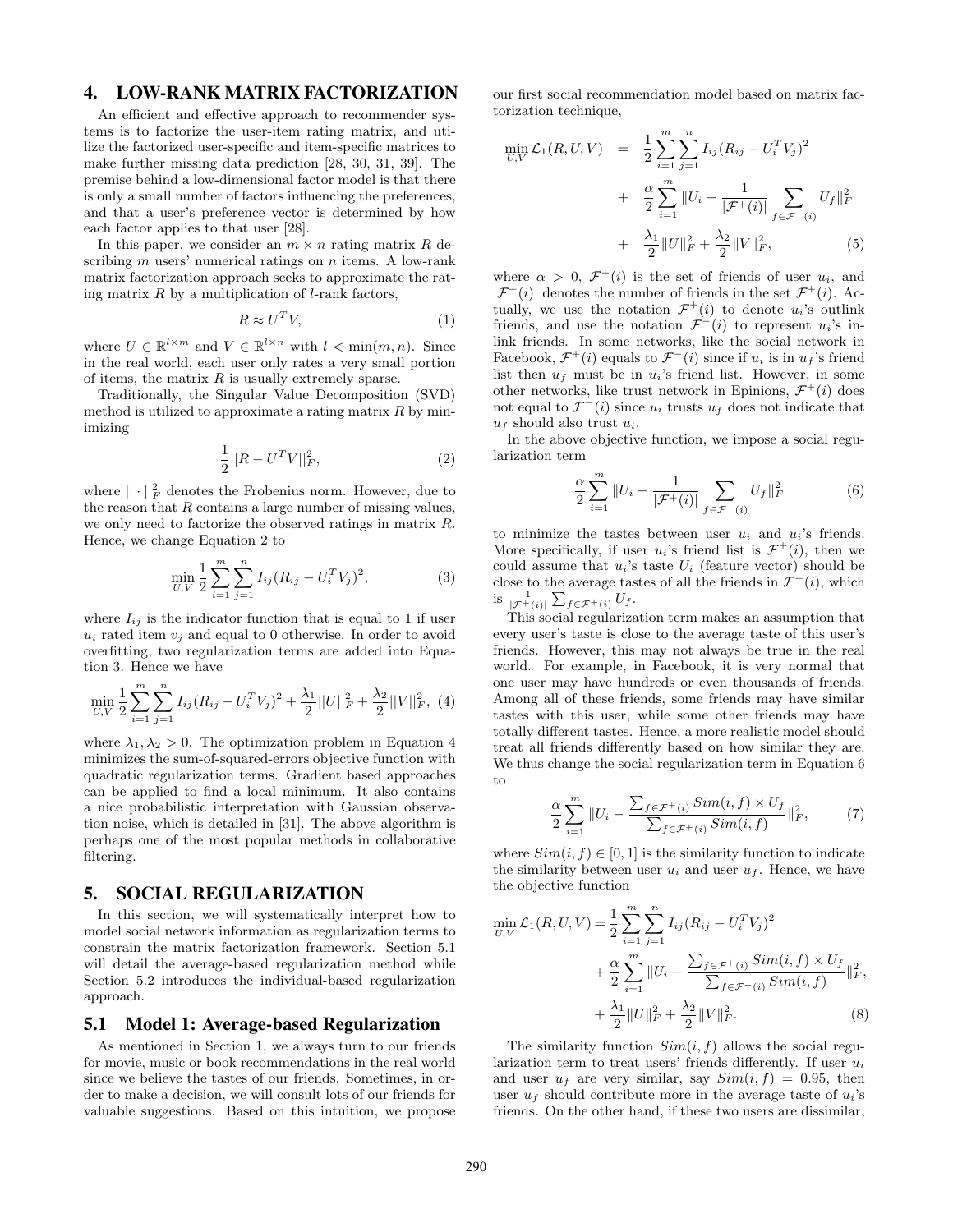say  $Sim(i, f) = 0.1$ , then  $u_f$  should contribute less. The details on how to calculate the values of similarity function  $Sim(i, f)$  will be explained in Section 5.3.

A local minimum of the objective function given by Equation 8 can be found by performing gradient descent in feature vectors  $U_i$  and  $V_i$ ,

$$
\frac{\partial \mathcal{L}_1}{\partial U_i} = \sum_{j=1}^n I_{ij} (U_i^T V_j - R_{ij}) V_j + \lambda_1 U_i
$$
  
+  $\alpha (U_i - \frac{\sum_{f \in \mathcal{F}^+(i)} Sim(i, f) \times U_f}{\sum_{f \in \mathcal{F}^+(i)} Sim(i, f)} )$   
+  $\alpha \sum_{g \in \mathcal{F}^-(i)} \frac{-Sim(i, g)(U_g - \frac{\sum_{f \in \mathcal{F}^+(g)} Sim(g, f) \times U_f}{\sum_{f \in \mathcal{F}^+(g)} Sim(g, f)} )}{\sum_{f \in \mathcal{F}^+(g)} Sim(g, f)} ,$   
 $\frac{\partial \mathcal{L}_1}{\partial V_j} = \sum_{i=1}^m I_{ij} (U_i^T V_j - R_{ij}) U_i + \lambda_2 V_j.$  (9)

#### **5.2 Model 2: Individual-based Regularization**

The first model we propose imposes a social regularization term to constrain user  $u_i$ 's taste with the average taste of his/her friends. However, this approach is insensitive to those users whose friends have diverse tastes. This will cause information loss problem, which will result in inaccurate modeling of feature vector  $U_i$ . Hence, in order to tackle this problem, we propose another social regularization term to impose constraints between one user and their friends individually:

$$
\frac{\beta}{2} \sum_{i=1}^{m} \sum_{f \in \mathcal{F}^+(i)} Sim(i, f) ||U_i - U_f||_F^2, \tag{10}
$$

where  $\beta > 0$ , and  $Sim(i, f)$  is the same similarity function we use in Equation 8, which will be detailed in Section 5.3. A small value of  $Sim(i, f)$  indicates that the distance between feature vectors  $U_i$  and  $U_f$  should be larger, while a large value tells that the distance between the feature vectors should be smaller.

Thus, our second social recommendation model can be formulated as:

$$
\min_{U,V} \mathcal{L}_2(R, U, V) = \frac{1}{2} \sum_{i=1}^m \sum_{j=1}^n I_{ij} (R_{ij} - U_i^T V_j)^2 + \frac{\beta}{2} \sum_{i=1}^m \sum_{f \in \mathcal{F}^+(i)} Sim(i, f) ||U_i - U_f||_F^2 + \lambda_1 ||U||_F^2 + \lambda_2 ||V||_F^2.
$$
 (11)

Another advantage of this approach is that it indirectly models the propagation of tastes. More specifically, if user  $u_i$  has a friend  $u_f$  and user  $u_f$  has a friend  $u_g$  (suppose  $u_i$ ) and  $u_q$  are not friends), we actually indirectly minimize the distance between feature vectors  $U_i$  and  $U_q$  when we are minimizing the distances

$$
Sim(i, f) ||U_i - U_f||_F^2
$$
 and  $Sim(f, g) ||U_f - U_g||_F^2$ .

The propagation of tastes will reach a harmonic status when the values of the objective function converge in the learning phase.

Similar to the first model, a local minimum of the objective function given by Equation 11 can also be found by performing gradient descent in latent feature vectors  $U_i$  and  $V_i$ ,

$$
\frac{\partial \mathcal{L}_2}{\partial U_i} = \sum_{j=1}^n I_{ij} (U_i^T V_j - R_{ij}) V_j + \lambda_1 U_i
$$
  
+  $\beta \sum_{f \in \mathcal{F}^+(i)} Sim(i, f) (U_i - U_f)$   
+  $\beta \sum_{g \in \mathcal{F}^-(i)} Sim(i, g) (U_i - U_g),$   

$$
\frac{\partial \mathcal{L}_2}{\partial V_j} = \sum_{i=1}^m I_{ij} (U_i^T V_j - R_{ij}) U_i + \lambda_2 V_j.
$$
 (12)

## **5.3 Similarity Function**

In Section 5.1 and Section 5.2, the proposed two social regularization terms require the knowledge of similarities between users. Since we have the rating information of all the users, the evaluation of similarities between two users can be calculated by measuring the issued ratings of these two users. There are two very popular methods we can borrow in the literature, which are Vector Space Similarity (VSS) and Pearson Correlation Coefficient (PCC) [4]. VSS is employed to define the similarity between two users  $i$  and  $f$ based on the items they rated in common:

$$
Sim(i, f) = \frac{\sum_{j \in I(i) \cap I(f)} R_{ij} \cdot R_{fj}}{\sqrt{\sum_{j \in I(i) \cap I(f)} R_{ij}^2} \cdot \sqrt{\sum_{j \in I(i) \cap I(f)} R_{fj}^2}},
$$
(13)

where  $j$  belongs to the subset of items which user  $i$  and user f both rated.  $R_{ij}$  is the rate user i gave item j. From the above definition, we can see that VSS similarity in  $Sim(i, f)$ is within the range  $[0, 1]$ , and a larger value means users i and f are more similar.

Actually, the similarity calculation in VSS does not consider that different users may have different rating styles. Some users may potentially give a higher ratings to all the products while some other users probably tend to issue lower ratings. Hence, PCC is proposed to solve this problem:

$$
Sim(i, f) = \frac{\sum_{j \in I(i) \cap I(f)} (R_{ij} - \overline{R}_i) \cdot (R_{fj} - \overline{R}_f)}{\sqrt{\sum_{j \in I(i) \cap I(f)} (R_{ij} - \overline{R}_i)^2} \cdot \sqrt{\sum_{j \in I(i) \cap I(f)} (R_{fj} - \overline{R}_f)^2}}
$$
\n(14)

,

where  $\overline{R}_i$  represents the average rate of user *i*. From this definition, user similarity  $Sim(i, f)$  is ranging from  $[-1, 1]$ , and a larger value means users  $i$  and  $f$  are more similar. For consistency with VSS similarities, we employ a mapping function  $f(x) = (x+1)/2$  to bound the range of PCC similarities into [0, 1].

## **5.4 Extensions**

Our proposed method is quite general, and it can be easily extended to incorporate other contextual information, including social tags issued by users, movie genres, user demographic information, etc. By taking advantages of these information, we can use Cosine similarity of other similarity calculation methods to compute the affinities between users or items. Then we can plug in those similar users or items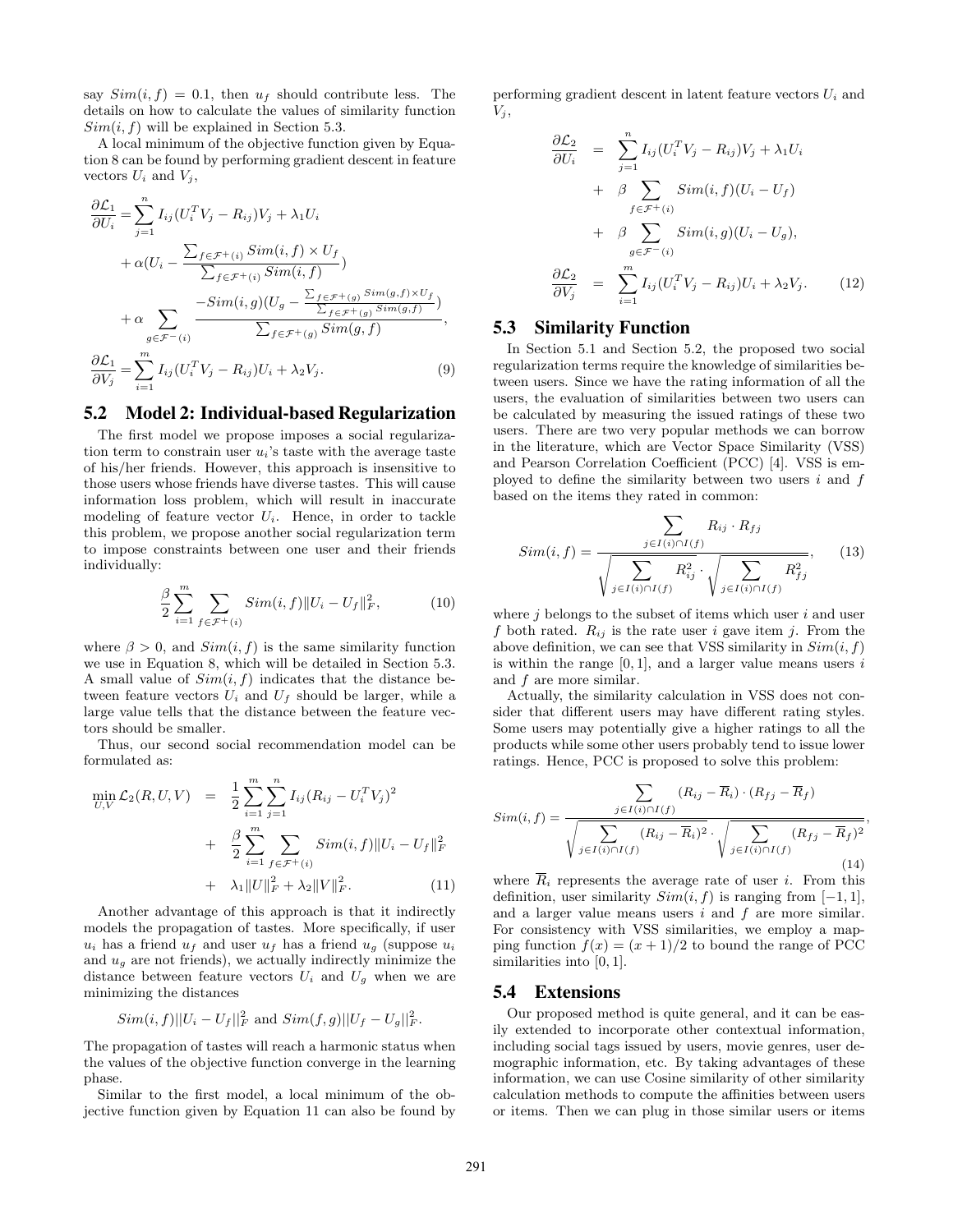Table 1: Statistics of User-Item Matrix of Douban

| <b>Statistics</b>    | User   | Item   |  |
|----------------------|--------|--------|--|
| Min. Num. of Ratings |        |        |  |
| Max. Num. of Ratings | 6,328  | 49,504 |  |
| Avg. Num. of Ratings | 129.98 | 287.51 |  |

Table 2: Statistics of Friend Network of Douban

| <b>Statistics</b> | Friends per User |  |  |  |  |
|-------------------|------------------|--|--|--|--|
| Max. Num.         | 986              |  |  |  |  |
| Avg. Num.         | 13.07            |  |  |  |  |

into our social regularization framework to further improve the performance of recommender systems. We do not discuss the details in this paper since our focus of this paper is to illustrate how to incorporate social friends information.

## **6. EXPERIMENTAL ANALYSIS**

In this section, we conduct several experiments to compare the recommendation qualities of our approaches with other state-of-the-art recommendation methods.

#### **6.1 Datasets**

Our proposed models are quite general, and can be utilized to both social recommender systems and trust-aware recommender systems. Hence, in this paper, we evaluate our methods on two datasets: one dataset contains a social friend network while another one has a trust network.

The first data source we choose is  $Douban<sup>1</sup>$ . Douban, launched on March 6, 2005, is a Chinese Web 2.0 Web site providing user rating, review and recommendation services for movies, books and music. It is also the largest online Chinese language book, movie and music database and one of the largest online communities in China. Users can assign 5-scale integer ratings (from 1 to 5) to movies, books and music. It also provides Facebook-like social networking services, which allows users to find their friends through their email accounts<sup>2</sup>. This means that most of the friends on Douban actually know each other offline. Hence, Douban is an ideal source for our research on social recommendation.

Users on Douban can join different interesting groups. Currently, there are more than 700 groups under the "Movie" subcategory. We crawled all the users in these groups, and used these users as seeds to further crawl their social networks with their movie ratings. Finally, we obtain 129,490 unique users and 58,541 unique movies with 16,830,839 movie ratings. As to the social friend network, the total number of friend links between users is 1,692,952. The statistics of the Douban user-item rating matrix and social friend network are summarized in Table 1 and Table 2, respectively.

The second dataset we employ for evaluation is Epinions<sup>3</sup>. Epinions is a well-known general consumer review site that was established in 1999. At Epinions, visitors can read reviews about a variety of items to help them decide on a

Table 3: Statistics of User-Item Matrix of Epinions

| <b>Statistics</b>                  | User   Item |       |
|------------------------------------|-------------|-------|
| Max. Num. of Ratings   1960   7082 |             |       |
| Avg. Num. of Ratings $\vert$ 12.21 |             | 17.56 |

Table 4: Statistics of Trust Network of Epinions

| <b>Statistics</b> |      | Trust per User   Be Trusted per User |
|-------------------|------|--------------------------------------|
| Max. Num.         | 1763 | 2443                                 |
| Avg. Num.         | 9.91 | 9.91                                 |

purchase or they can join for free and begin writing reviews that may earn them reward and recognition. To post a review, members need to first rate the product or service on a rating scale from 1 to 5 stars. Every member of Epinions maintains a "trust" list which presents a network of trust relationships between users, and a "block (distrust)" list which presents a network of distrust relationships. This network is called the "Web of trust", and is used by Epinions to reorder the product reviews such that a user first sees reviews by users that they trust.

The dataset we collected from Epinions consists of 51,670 users who have rated a total of 83,509 different items. The total number of ratings is 631,064. As to the user social trust network, the total number of issued trust statements is 511,799. Other statistics of this dataset are respectively shown in Table 3 and Table 4.

#### **6.2 Metrics**

We use two popular metrics, the Mean Absolute Error (MAE) and the Root Mean Square Error (RMSE), to measure the prediction quality of our proposed approach in comparison with other collaborative filtering and trust-aware recommendation methods.

The metric MAE is defined as:

$$
MAE = \frac{1}{T} \sum_{i,j} |R_{ij} - \hat{R}_{ij}|,
$$
 (15)

where  $R_{ij}$  denotes the rating user i gave to item j,  $\hat{R}_{ij}$  denotes the rating user  $i$  gave to item  $j$  as predicted by a method, and  $T$  denotes the number of tested ratings. The metric RMSE is defined as:

$$
RMSE = \sqrt{\frac{1}{T} \sum_{i,j} (R_{ij} - \widehat{R}_{ij})^2}.
$$
 (16)

From the definitions, we can see that a smaller MAE or RMSE value means a better performance.

#### **6.3 Comparisons**

In this section, in order to show the effectiveness of our proposed recommendation approaches, we compare the recommendation results of the following methods:

- 1. UserMean: this method uses the mean value of every user to predict the missing values.
- 2. ItemMean: this method utilizes the mean value of every item to predict the missing values.

<sup>1</sup> http://www.douban.com

 $2^2$ At the time when we were crawling the Douban dataset, Douban only allowed Facebook-like relationship building approach. Now Douban also supports Twitter-like following mechanism.

 $3$ http://www.epinions.com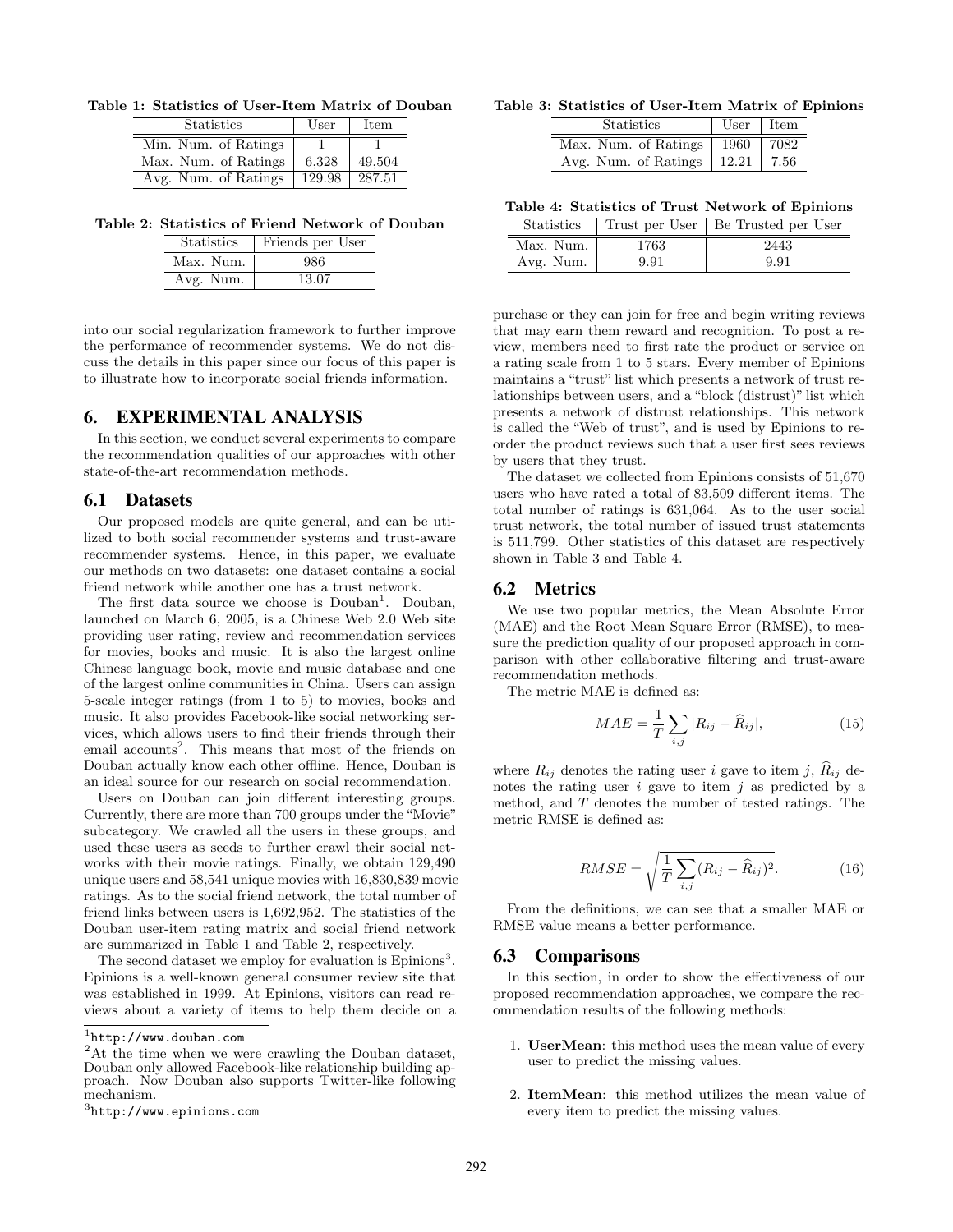| Dataset  | Training | Metrics     | UserMean | ItemMean  | <b>NMF</b> | PMF      | <b>RSTE</b> | $\overline{\mathrm{S}}\mathrm{R}1_{\mathrm{vss}}$ | $\overline{\mathrm{SR1}}_{\mathrm{pcc}}$ | $\overline{\text{SR2}_{\text{vss}}}$ | $\overline{\mathrm{SR2}}_\mathrm{pcc}$ |
|----------|----------|-------------|----------|-----------|------------|----------|-------------|---------------------------------------------------|------------------------------------------|--------------------------------------|----------------------------------------|
|          | 80%      | MAE         | 0.6809   | 0.6288    | 0.5732     | 0.5693   | 0.5643      | 0.5579                                            | 0.5576                                   | 0.5548                               | 0.5543                                 |
|          |          | Improve     | 18.59%   | 11.85%    | 3.30\%     | 2.63%    | 1.77%       |                                                   |                                          |                                      |                                        |
|          |          | RMSE        | 0.8480   | 0.7898    | 0.7225     | 0.7200   | 0.7144      | 0.7026                                            | 0.7022                                   | 0.6992                               | 0.6988                                 |
|          |          | Improve     | 17.59%   | 11.52%    | 3.28\%     | 2.94\%   | 2.18\%      |                                                   |                                          |                                      |                                        |
|          |          | MAE         | 0.6823   | 0.6300    | 0.5768     | 0.5737   | 0.5698      | 0.5627                                            | 0.5623                                   | 0.5597                               | 0.5593                                 |
| Douban   | $60\%$   | Improve     | 18.02\%  | 11.22\%   | $3.03\%$   | $2.51\%$ | 1.84\%      |                                                   |                                          |                                      |                                        |
|          |          | <b>RMSE</b> | 0.8505   | 0.7926    | 0.7351     | 0.7290   | 0.7207      | 0.7081                                            | 0.7078                                   | 0.7046                               | 0.7042                                 |
|          |          | Improve     | 17.20\%  | 11.15\%   | $4.20\%$   | $3.40\%$ | $2.29\%$    |                                                   |                                          |                                      |                                        |
|          | 40\%     | <b>MAE</b>  | 0.6854   | 0.6317    | 0.5899     | 0.5868   | 0.5767      | 0.5706                                            | 0.5702                                   | 0.5690                               | 0.5685                                 |
|          |          | Improve     | 17.06%   | 10.00%    | $3.63\%$   | $3.12\%$ | 1.42\%      |                                                   |                                          |                                      |                                        |
|          |          | <b>RMSE</b> | 0.8567   | 0.7971    | 0.7482     | 0.7411   | 0.7295      | 0.7172                                            | 0.7169                                   | 0.7129                               | 0.7125                                 |
|          |          | Improve     | 16.83\%  | $10.61\%$ | 4.77\%     | $3.86\%$ | 2.33\%      |                                                   |                                          |                                      |                                        |
| Epinions | $90\%$   | MAE         | 0.9134   | 0.9768    | 0.8712     | 0.8651   | 0.8367      | 0.8290                                            | 0.8287                                   | 0.8258                               | 0.8256                                 |
|          |          | Improve     | 9.61%    | 15.48%    | 5.23\%     | 4.57%    | 1.33%       |                                                   |                                          |                                      |                                        |
|          |          | <b>RMSE</b> | 1.1688   | 1.2375    | 1.1621     | 1.1544   | 1.1094      | 1.0792                                            | 1.0790                                   | 1.0744                               | 1.0739                                 |
|          |          | Improve     | 8.12\%   | 13.22\%   | 7.59%      | $6.97\%$ | $3.20\%$    |                                                   |                                          |                                      |                                        |
|          | 80%      | MAE         | 0.9285   | 0.9913    | 0.8951     | 0.8886   | 0.8537      | 0.8493                                            | 0.8491                                   | 0.8447                               | 0.8443                                 |
|          |          | Improve     | $9.07\%$ | 14.83%    | 5.68%      | 4.99%    | 1.10\%      |                                                   |                                          |                                      |                                        |
|          |          | RMSE        | 1.1817   | 1.2584    | 1.1832     | 1.1760   | 1.1256      | 1.1016                                            | 1.1013                                   | 1.0958                               | 1.0954                                 |
|          |          | Improve     | $7.30\%$ | 12.95\%   | $7.42\%$   | $6.85\%$ | 2.68%       |                                                   |                                          |                                      |                                        |

Table 5: Performance Comparisons (Dimensionality  $= 10$ )

- 3. NMF: this method is originally proposed in [16] for image analysis. However, it is widely used in collaborative filtering recently. It only uses user-item matrix for recommendations.
- 4. PMF: this method is proposed by Salakhutdinov and Minh in [31]. It also only uses user-item matrix for recommendations.
- 5. RSTE: this approach is proposed in [22]. It is a trustaware recommendation method that models one user's ratings as the balance between this user's own favors and the tastes of his/her trusted users.

As we mentioned in the related work, there is no representative or suitable social recommendation method we can compare with in the literature. Hence, among all the above algorithms, we include a state-of-the-art trust-aware recommendation algorithms RSTE for experimental study.

We call our method proposed in Section 5.1 SR1, and we name the approach proposed in Section 5.2 SR2. Since we also have two different similarity functions in Section 5.3 that can be used in SR1 and SR2, we thus use the name  $\text{SRI}_{\text{vss}}$  to represent  $\text{SRI}$  method with VSS similarity function and  $\text{SR1}_{\text{pcc}}$  to indicate  $\text{SR1}$  method with PCC similarity function. The notations  $SR2_{\text{vss}}$  and  $SR2_{\text{pcc}}$  also have similar meanings.

For the Douban dataset, we use different training data settings (80%, 60% and 40%) to test the algorithms. Training data 80%, for example, means we randomly select 80% of the ratings from user-item rating matrix as the training data to predict the remaining 20% of ratings. For the Epinions dataset, since the dataset is much sparser, we use 90% and 80% as the training data settings. The random selection was carried out 5 times independently, and we report the average results. In all the experiments conducted in this paper, the values of  $\lambda_1$  and  $\lambda_2$  are set to a trivial value 0.001. The experimental results using 10 dimensions to represent the

latent features are shown in Table 5. In this table, parameters  $\alpha$  and  $\beta$  in our two models are set to 0.001 on Douban dataset and 0.01 on Epinions dataset. The standard deviations of the results generated of our method are all around 0.004.

From the results, we can observe that our methods consistently outperform other approaches in all the settings of both datasets. The percentages in Table 5 are the improvements of our  $SR2_{PCC}$  method over the corresponding approaches. Our methods can generate better results than the state-of-the-art trust-aware recommendation algorithm RSTE. The MAE and RMSE values generated by all the methods on Epinions dataset are much higher than those on Douban dataset. This indicates that the Epinions trust network probably contains lots of noises. Since our algorithms treat one user's trusted users differently based on how similar they are, we can reduce some of the errors that are caused by those noises.

We also notice totally different characteristics of these two datasets. We find that in Douban dataset, the method Item-Mean outperforms UserMean while in Epinions dataset, the method UserMean outperforms ItemMean. This can be explained by the statistics in Table 1 and Table 3. In Douban dataset, the average number of ratings per item is much higher than the average number of ratings per user. In this case, item-based method can generally generate better results since every item has more information to use. However, in Epinions dataset, the average number of ratings per item is lower than the average number of ratings per user. This is the possible cause of why the user-based method has better performance.

Among our two models, the second model proposed in Section 5.2 outperforms the first model proposed in Section 5.1. We also notice that PCC-based methods are slightly better than VSS-based methods, which shows that PCC similarity function is generally more accurate in capturing the similarities between two users.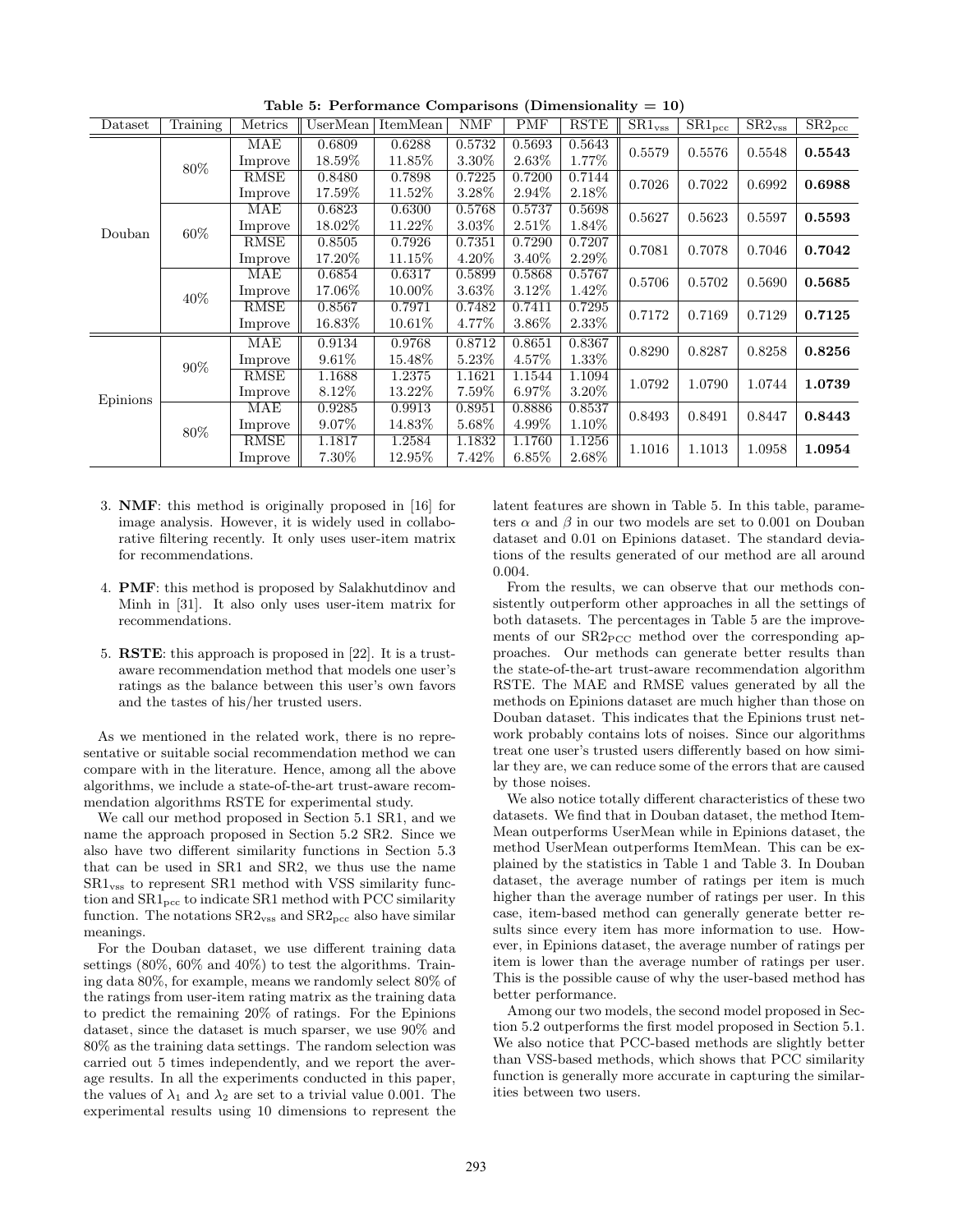

Figure 2: Impact of Parameter  $\beta$  (Dimensionality = 10)

# **6.4 Impact of Parameters**  $\alpha$  **and**  $\beta$

In our methods proposed in this paper, the parameters  $\alpha$ and  $\beta$  play very important roles. They control how much our methods should incorporate the information of the social network. In the extreme case, if we use a very small value of  $\alpha$  or  $\beta$ , we only mine the user-item rating matrix for matrix factorization, and simply employ users' own tastes in making recommendations. On the other side, if we employ a very large value of  $\alpha$  or  $\beta$ , the social network information will dominate the learning processes. In many cases, we do not want to set  $\alpha$  and  $\beta$  to these extreme values since they will potentially hurt the recommendation performance. In this section, we analyze how the changes of  $\alpha$  and  $\beta$  can affect the final recommendation accuracy.

The impact of  $\alpha$  generally shares the same trend as the impact of  $\beta$ . Hence we only illustrate the results of  $\beta$  here due to the space limitation. Figure 2 shows the impacts of  $\beta$  on MAE and RMSE in our second model. We observe that the value of  $\beta$  impacts the recommendation results significantly, which demonstrates that incorporating the social network information greatly improves the recommendation accuracy. From the results, we can see that no matter using which dataset and which training data setting, as  $\beta$  increases, the MAE and RMSE values decrease (prediction accuracy increases) at first, but when  $\beta$  goes below

a certain threshold like 0.01 on Epinions dataset, the MAE and RMSE values increase (prediction accuracy decreases) with further increase of the value of  $\beta$ . The existence of the yielding point confirms with the intuition that purely using the user-item rating matrix or purely using the social network information for recommendations cannot generate better performance than appropriately integrating these two sources together.

## **6.5 Impact of Similarity Functions**

The similarity function  $Sim(i, f)$  measures how similar users  $u_i$  and  $u_f$  are. It can help distinguish friends with different tastes. In this paper, we employ two popular similarity functions: PCC and VSS. In order to examine how much the similarity function  $Sim(i, f)$  contributes to the whole social regularization framework, we also conduct an experimental analysis on some special similarity settings. We are especially interested in two cases:

- 1. What is the performance of our social regularization framework if we discard the similarity calculation function  $Sim(i, f)$ ? This case is also equivalent to setting all the similarities between friends to 1.
- 2. What if we assign a random similarity to any pair of friendship?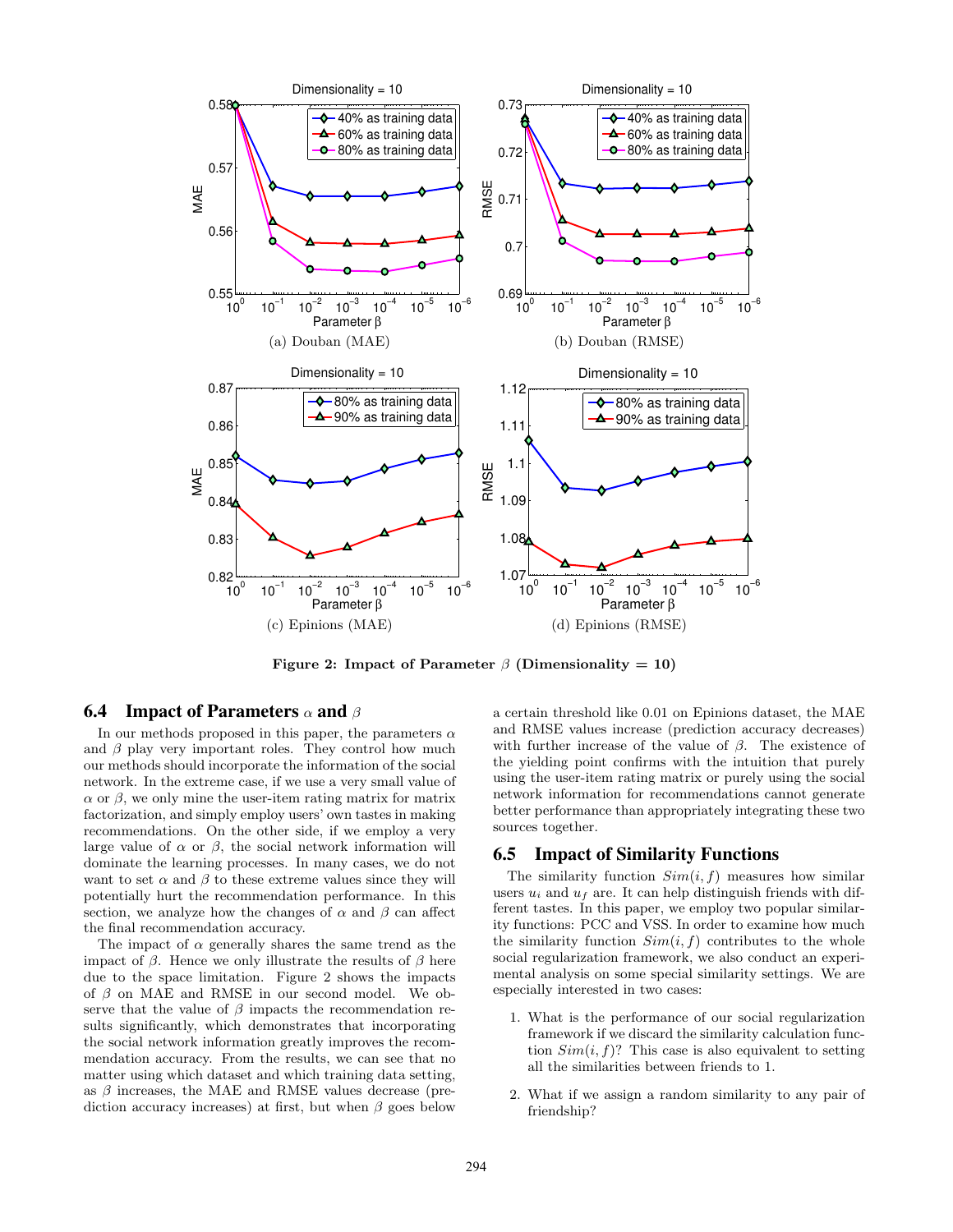| Dataset  | Training |                      | SR2<br>$Sim=1$ | SR2<br>$Sim = Ran$ | $SR2_{\text{vss}}$  | $SR2_{\rm{pcc}}$ |
|----------|----------|----------------------|----------------|--------------------|---------------------|------------------|
|          | $80\%$   | MAE                  | 0.5579         | 0.5592             | 0.5548              | 0.5543           |
|          |          | RMSE                 | 0.7034         | 0.7047             | 0.6992              | 0.6988           |
| Douban   | $60\%$   | MAE                  | 0.5631         | 0.5643             | 0.5597              | 0.5593           |
|          |          | RMSE                 | 0.7083         | 0.7098             | 0.7046              | 0.7042           |
|          | $40\%$   | MAE                  | 0.5724         | 0.5737             | 0.5690              | 0.5685           |
|          |          | RMSE                 | 0.7195         | 0.7209             | 0.7129              | 0.7125           |
| Epinions | $90\%$   | MAE                  | 0.8324         | 0.8345             | 0.8258              | 0.8256           |
|          |          | RMSE                 | 1.0794         | 1.0809             | $\overline{1.0744}$ | 1.0739           |
|          | $80\%$   | $\overline{\rm MAE}$ | 0.8511         | 0.8530             | 0.8447              | 0.8443           |
|          |          | RMSE                 | 1.1002         | 1.1018             | 1.0958              | 1.0954           |

Table 6: Similarity Analysis (Dimensionality  $= 10$ )

We evaluate the results on our second social regularization model SR2, and the comparison is shown in Table 6. In this table, Sim=1 means we set all the similarities between friends to 1 while Sim=Ran indicates that all the similarities are replaced by random values within the range [0,1]. We can see that SR2 with these two settings all perform worse than  $Sim<sub>ves</sub>$  and  $Sim<sub>pec</sub>$ . This observation demonstrates the importance of similarity function  $Sim(i, f)$ . We cannot either discard this function from our framework or simply use some random values to represent the friend relationships.

## **7. CONCLUSION AND FUTURE WORK**

In this paper, we focus on the social recommendation problem which is rarely studied in the literature before. Based on the intuition that users' social friend information can help improve the prediction accuracy of recommender systems, we propose two social recommendation algorithms that impose social regularization terms to constrain matrix factorization objective functions. The proposed methods are quite general since they can also be applied to solve the trust-aware recommendation problems. The experimental analysis on two large real-world datasets shows that our proposed approaches indicate a promising future.

In our proposed social regularization methods, we actually utilize all the social connections of each user. But the existence of some social connections may hurt the recommendation performance. Moreover, in the real world, we normally will not consult all our friends before making decisions. We may ask some friends for movie recommendations since these friends are experts on reviewing movies. At the same time, we may ask another group of friends for some other recommendation tasks. Hence, in order to model the social recommender systems more realistically, in the future, we need to design an effective algorithm to identify the most suitable group of friends for different recommendation tasks. This is a research direction worthy of further exploration, and it may need to develop a scalable and effective user clustering method.

The similarity function in this paper plays as an important role in distinguishing different tastes between users. Currently, we only utilize the traditional PCC and VSS for similarity computations. However, if we have more information about the users, such as the users' clicking behaviors, purchasing histories or tagging records, we can design a more complete and accurate similarity calculation function.

In this paper, we only constrain user feature vectors while

ignoring the item side. Actually, if we can find some correlations between the items, we can also incorporate item regularization terms into our framework to further improve the prediction accuracy. We can achieve this if we have social tagging data in the recommender systems. The tags associated with each item can be treated as features of each item. For every item, we then find some similar items using similarity calculation functions, like Cosine method. Finally, these similar items can be added as item regularization terms in our matrix factorization framework. As analyzed in Section 5.4, we can further incorporate more contextual information to improve recommender systems if we have sufficient data.

As the rapid growth of online social network sites continues, we believe the social-based research will become more and more popular and important. We also plan to develop similar techniques to allow one user's friends to influence this user's search results, query suggestions. This would be an interesting social search problem to explore in the future.

## **Acknowledgments**

The work described in this paper was fully supported by two grants from the Research Grants Council of the Hong Kong Special Administrative Region, China (Project No. CUHK4154/10E and CUHK 4152/10E) and a Google Focused Grant Project under "Mobile 2014". The authors also would like to thank the reviewers for their helpful comments.

## **8. REFERENCES**

- [1] D. Agarwal and B.-C. Chen. flda: matrix factorization through latent dirichlet allocation. In Proc. of WSDM '10, pages 91–100, New York, New York, USA, 2010.
- [2] P. Bedi, H. Kaur, and S. Marwaha. Trust based recommender system for semantic web. In Proc. of IJCAI'07, pages 2677–2682, 2007.
- [3] R. Bell, Y. Koren, and C. Volinsky. Modeling relationships at multiple scales to improve accuracy of large recommender systems. In Proc. of KDD '07, pages 95–104, San Jose, California, USA, 2007.
- [4] J. S. Breese, D. Heckerman, and C. Kadie. Empirical analysis of predictive algorithms for collaborative filtering. In Proc. of UAI '98, 1998.
- [5] J. Canny. Collaborative filtering with privacy via factor analysis. In Proc. of SIGIR '02, pages 238-245, Tampere, Finland, 2002.